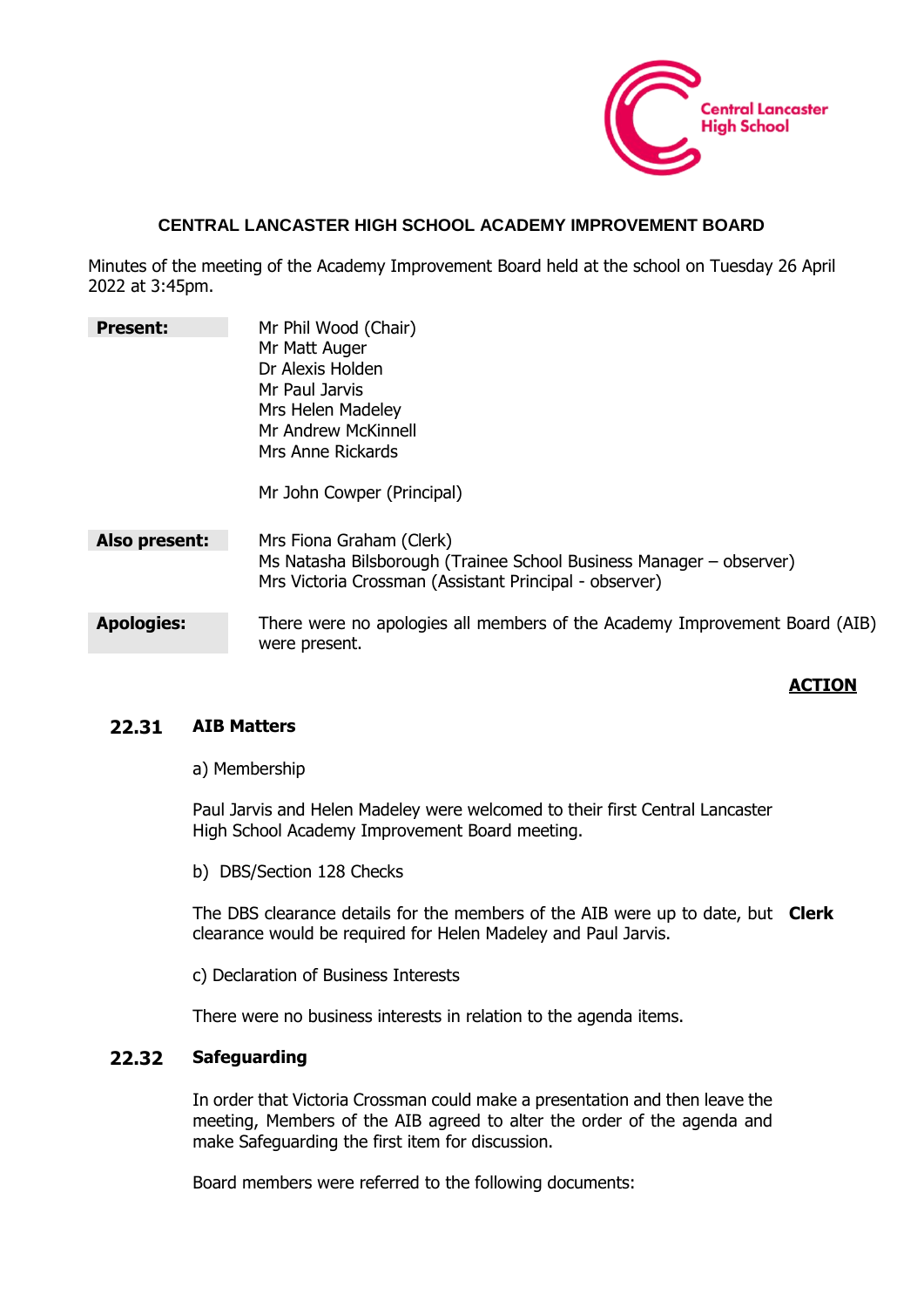- The Bay Learning Trust School Safeguarding Report to Directors Spring Term 2022.
- Safeguarding checklist for the Trust.
- Actions from Safeguarding Audit.

Victoria Crossman explained a lot of changes had been put in place since January 2022. Victoria Crossman was the Designated Safeguarding Lead (DSL). Additional Deputy DSLs had been trained and identified. These included Mike Aldren, Attendance Officer and Matt Williams, Leader of Key Stage 4. Also, DSL training had been completed by the SENDCO and Designated Teacher of CLAC. Andrew McKinnell was the AIB safeguarding link.

Following the Safeguarding Audit, a clear structure of DSL training and a clear structure of the relevant roles had been put in place. Jamie Fox, Safeguarding Lead for Carnforth High School had provided support in updating the safeguarding reporting systems. The CPOMS triage system had been introduced and details had been shared with Heads of Year and all members of staff. Daily checks were carried out with monthly logs taken.

**An AIB Member asked** for clarity on CPOMS. Victoria Crossman replied it was Child Protection Online Management System. The software was used for monitoring Safeguarding, wellbeing and all pastoral issues. It was a central records system for all pupils and reports from Encompass could be added. Should a child move schools the CPOMS records could be accessed by the next school.

**An AIB Member enquired** if CPOMS was used by lots of schools. Victoria Crossman confirmed that CPOMS use was widespread and this included lots of primary schools.

Jamie Fox had helped to streamline the system so that active historic caseloads had been monitored and closed. **An AIB Member asked** about historic files that were pre CPOMS. Victoria Crossman explained these were kept along side CPOMS but the aim was to move on to just electronic files.

**An AIB Member sought clarity** on how the DSLs received CPOMS alerts. Victoria Crossman replied that the alerts were checked daily, a record was made of the alerts. There were Head of Year weekly meetings and daily debriefs took place so that everything was dealt with as soon as possible.

In response to the Safeguarding Checklist for the Trust all points had been addressed and were in place. **An AIB Member queried** the 'in progress' against 'Governors and other volunteers receive formal safeguarding update biennially'. The clerk confirmed formal safeguarding training had been carried out on 17 March and 28 March and so now the checklist could be updated. **Victoria** 

**Crossman**

**An AIB Member enquired** if bullying was logged on CPOMS. Victoria Crossman confirmed that it was.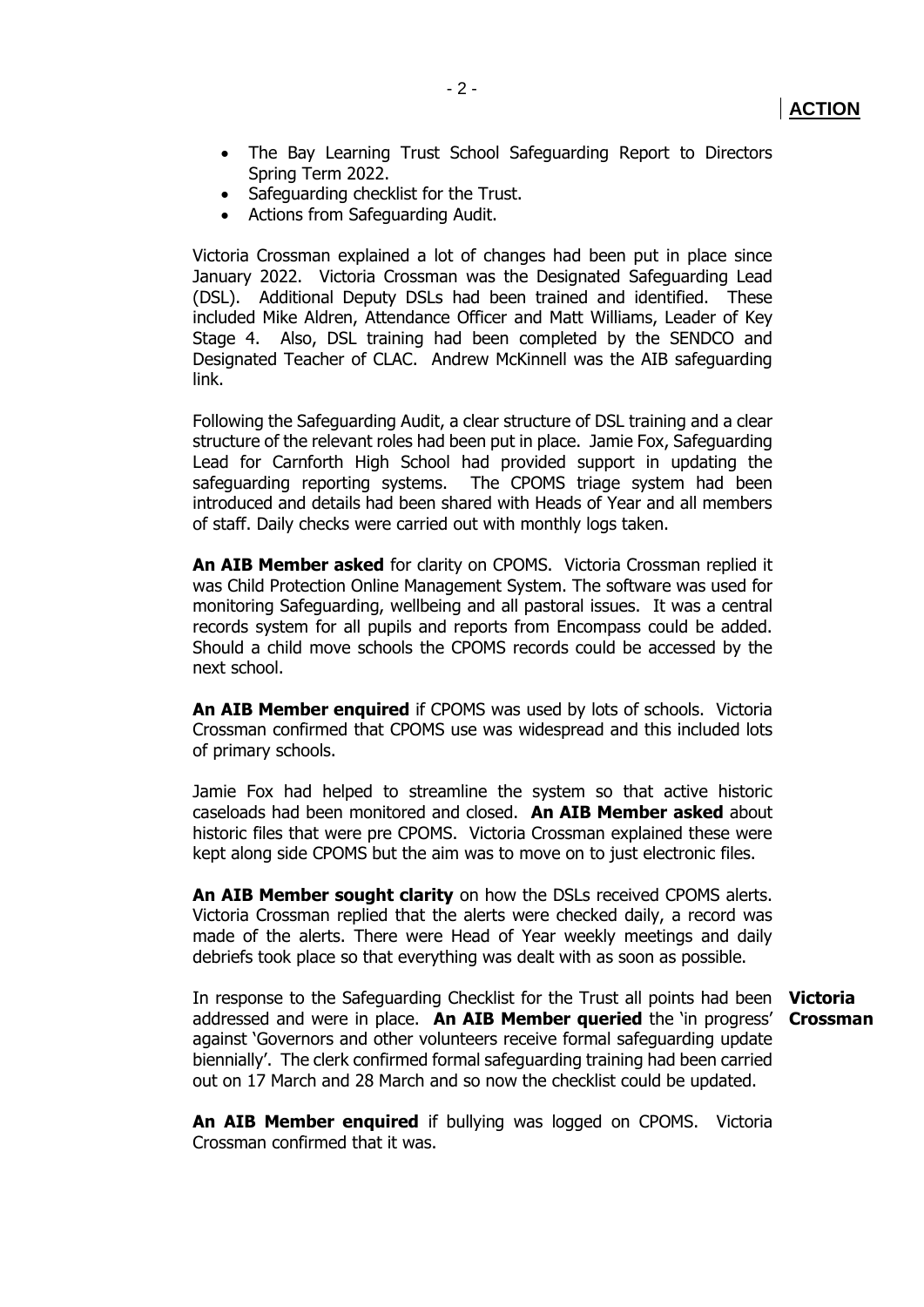Victoria Crossman was thanked for her thorough report. She gave her apologies and left the meeting.

#### **22.33 Minutes of the Previous Meeting and Matters Arising**

The minutes of the previous meeting held on 3 March 2022, having been circulated, were approved and signed by the chair as a correct record.

There were no matters arising from the minutes of the previous meeting.

#### **22.34 School Improvement Plan (SIP)**

#### **Review of the updated homework Policy and implementation by the staff**

Matt Auger referred Members of the AIB to the Homework at CLHS Report for the AIB – April 2022.

Matt Auger explained that the homework statement of intent was being addressed but it was not quite in place. It had been recognised that homework needed to be set more regularly in most subjects. The analytics taken in the Class Charts would be used to track progress. The Pupil Voice had highlighted that homework was not being set regularly and it was an area that required further work.

Subject leader analysis of the homework set had been completed. Arrangements were in place for a meeting of the Heads of Departments on 9 May to look at the quality of homework that had been set and the regularity of homework.

**Members of the AIB agreed** that a shift in the attitude towards homework held by both pupils and parents was necessary. The new Year 7 cohort needed to start in September with a strong homework routine. **An AIB member suggested** that Year 7 and Year 10 should be targeted.

The Principal explained that behaviour for learning had been a key area of focus and a positive homework culture would follow. The homework set needed to be meaningful and beneficial piece of works. Support would be provided for those pupils, who did not complete their homework for a variety of reasons, including lack of understanding or IT issues, and not just an unwillingness to complete the homework set. **An AIB Member asked** if the focus on Year 7 and Year 10 would have a knock on effect for other year groups. Matt Auger replied that this was likely and would be welcomed. Also, it was recognised that there were pupils who regularly completed their homework and they would be praised through a reward system.

The discrepancies in homework set across the subjects would be raised and addressed at the Heads of Department meeting on 9 May. The target was for homework to be set consistently and completed consistently, then like for like comparisons could be achieved.

Matt Auger was thanked for his report on homework.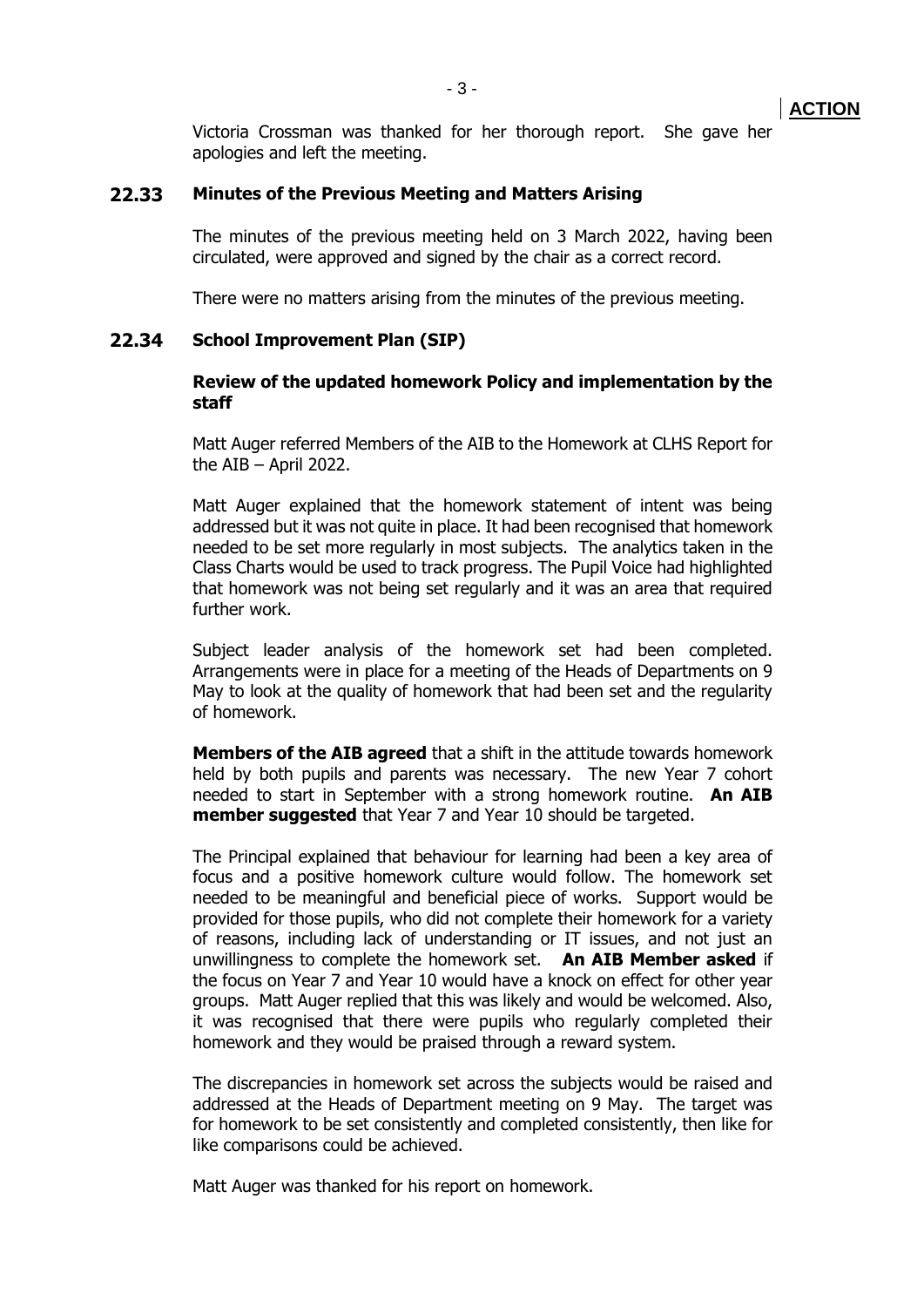## **22.35 Curriculum Plan for the Academic Year 2022-2023**

Members of the AIB were referred to the data on the Curriculum Led Financial Planning (CLFP) 2021-2022 spreadsheet and the CLFP 2022-2023 spreadsheet.

The Principal explained that the data showed the proposed curriculum plan and staffing cost implications for 2022-2023. He asked AIB members to note the key changes from the data shown for 2021-2022. The proposed curriculum plan was designed to meet the needs of the pupils, rather than the needs or availability of the staffing profile.

The next item of discussion was deemed confidential and minuted as such.

The narrative to accompany the curriculum offer for 2022-2023 was shared with Members of the AIB. **AIB Members agreed** that the curriculum offer balanced time, curriculum and class sizes.

**An AIB member said** they were confident in the proposed curriculum plan and asked if any parent had made any complaints about their child's development. The Principal replied that no complaints had been received.

The Principal mentioned that there was an increased interest in French which was good for Ebac. Pupils taking Ebac subjects had risen from 4% to nearly 20%. The curriculum had been designed to balance the needs of the whole school so it was academically rich, but still accessible to everyone with additional courses such as construction and hair and beauty courses on offer through the local college.

The next item of discussion was deemed confidential and minuted as such.

John Cowper thanked Mark Hilton for his support, with upskilling Warren Middleton, and ensuring there was flexibility in all departments. John Cowper continued that he was confident the significant deficit could be addressed.

**Members of the AIB thanked** John Cowper and his team for all their hard work **and approved** the Curriculum Offer for 2022-2023.

## **22.36 Action Plan following Staff Wellbeing Survey**

Members of the AIB were referred to the document Staff Wellbeing Survey Action Plan – Summer Term 2022

An inhouse wellbeing survey had taken place in October 2021 and a Trust wide survey had been carried out in February 2022.

The feedback showed two main areas of concern. A lack of opportunity for consultation on decisions and professional development opportunities. The details on how these two areas of concern would be addressed were included in the action plan.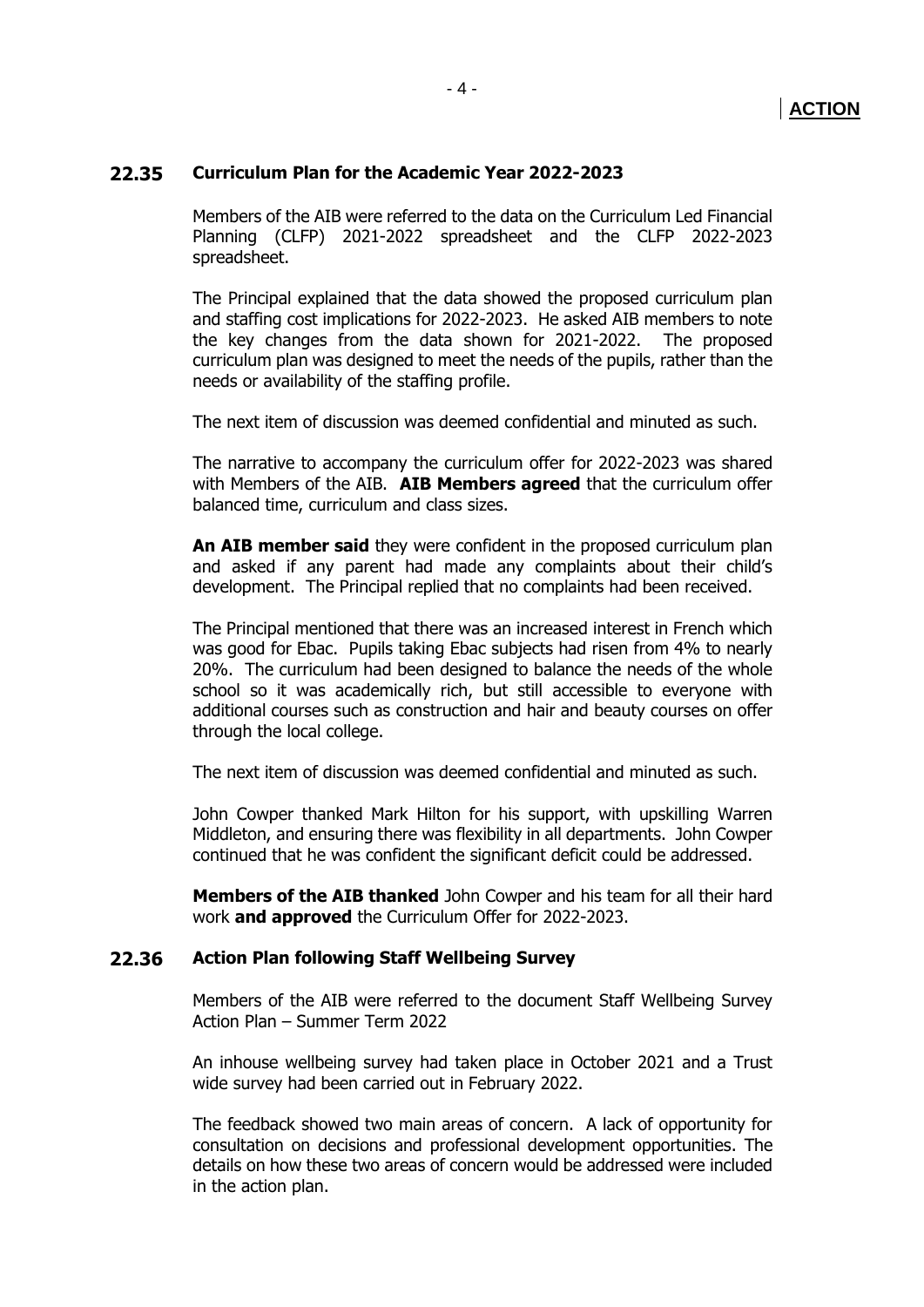Pinch points had been addressed;

- The on call system had been changed so the response was quicker.
- Matt Auger had done considerable work to promote pedagogy and provide sign posting of strategies to improve classroom practice.
- Trust schools support had been put in place within geography and MFL for respective Heads of Department.

## **22.37 Unavoidable School Closures**

The Principal confirmed there had been no unavoidable school closures since the last meeting.

## **22.38 Educational Visits**

There were no further details of recent visits or visits pending. These had been shared at the last AIB meeting held on 3 March 2022.

Victoria Crossman was confirmed as the trained Educational Visits Coordinator (EVC). Three additional members of staff had been identified to complete the EVC training.

## **22.39 Self Evaluation Summary (SES)**

The updated Summary Self-Evaluation Form for Central Lancaster High School was distributed to Board Members at the meeting. This had been compiled with the assistance of Mark Williams and with external scrutiny in mind. The new School Improvement Partner was Phill Walmsley, who was an ex-Headteacher and an Ofsted Inspector. He had also helped with compiling the Self Evaluation Summary.

The document included the following details:

- Overall effectiveness: Emerging
- Quality of Education: Emerging
- Personal Development: Strong
- Behaviour and Attitudes:
- Leadership and Management: Solid

**An AIB Member asked** if the Principal could highlight the strengths and weaknesses of the curriculum.

The Principal replied that the intent, implementation and impact was particularly strong in maths and history. He expressed thanks to Matt Auger and to the Head of the History Department at Carnforth High School for their support to ensure the history curriculum was well sequenced, designed and resourced.

Rhea Price and Rebecca Holmes were excellent and committed maths teachers. Rhea Price had collaborated with Carnforth High School and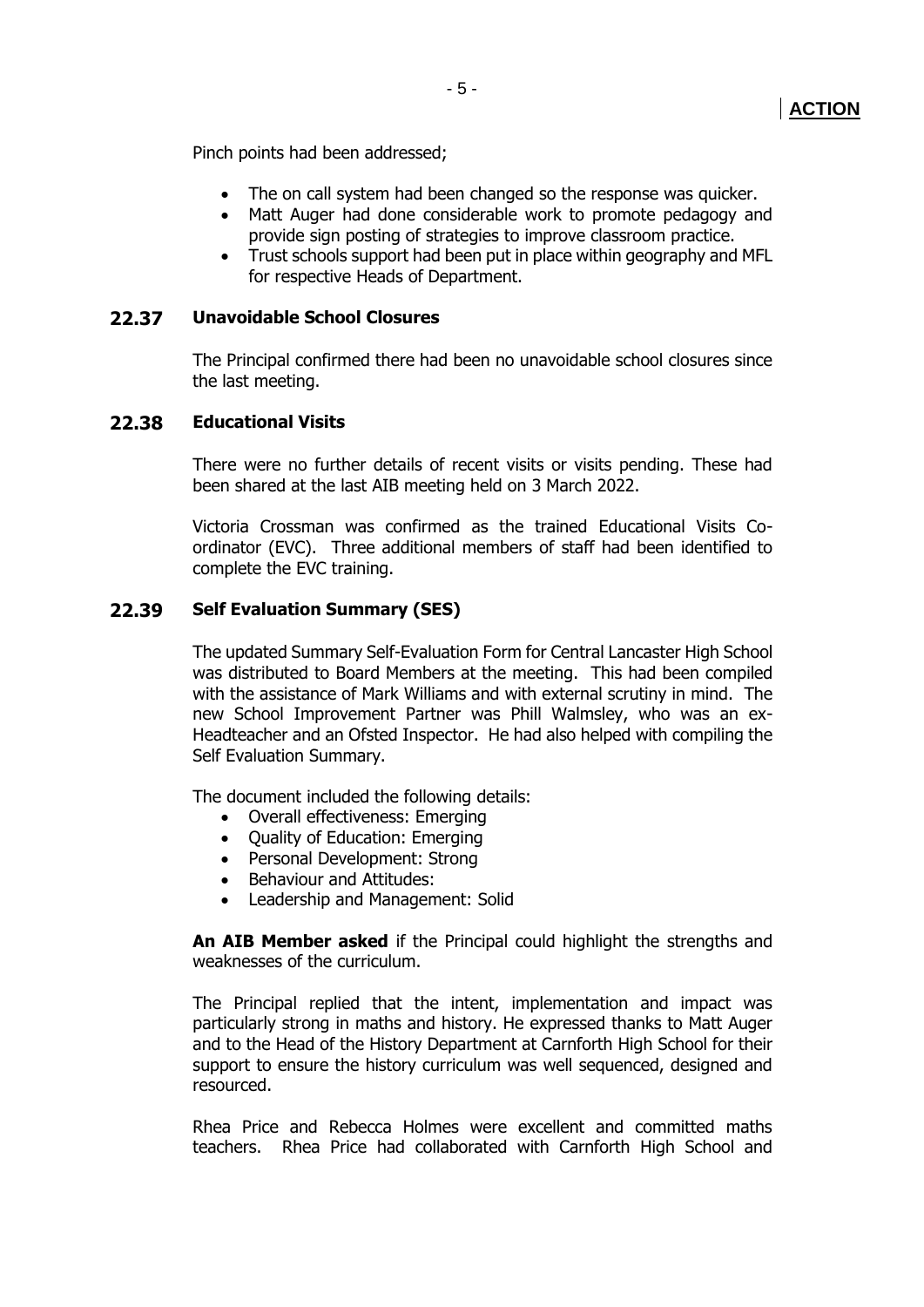Morecambe Bay Academy to establish a strong intent rational. Phill Walmsley had provided support for classroom behaviour for learning in maths.

The next item of discussion was deemed confidential and minuted as such.

Computing was quite strong with further work to be done in Key Stage 3. The Head of the English department, Michelle Heyes had rewritten the curriculum design and coverage. Full texts were now used, Pupil Voice had identified that pupils found English hard but were able to say what they had learned. The English Department had experienced the most change.

The science curriculum was developing, the offer for Year 7 and Year 8 was now well sequenced. The Year 9 had an abridged curriculum offer. Intent and planning were developing but the department had had long term supply issues.

Although small, Business, Performing Arts and Travel and Tourism were all strong departments.

**Members of the AIB were very grateful** to receive the updated School Self Evaluation Form. They welcomed the consolidation of the School Improvement Plan with the emphasis on the curriculum and Continued Professional Development (CPD). They agreed, it was clear the curriculum mapping and overview would be fully implemented by September 2022.

**Members of the AIB agreed** that they would review the School Self **Clerk** Evaluation Form and they would raise questions at the next AIB meeting to **Members of**  be held on 14 June 2022.

**A Member of the AIB enquired** about the procedure for an Ofsted Inspection.

It was explained that a phone call would be received by the school, from the Ofsted Inspector and the inspection would take place the following day. As the school had been judged as good at the last Ofsted Inspection in 2017, a section 8 inspection would carried out. No graded judgements on a section 8 inspection of a good or outstanding school would be provided unless the Inspector found some evidence that the school was now better than it was or that standards had declined. If this was the case a full inspection with graded judgements would be carried out and this would be a section 5 inspection. Usually this would be within 1 to 2 years of the date of the section 8 inspection, but if there were serious concerns about the school, for example in relation to safeguarding, then the section 8 inspection would be deemed a section 5 inspection immediately.

Mr Cowper explained that the school could choose which areas to showcase. He said history and maths would be selected as strong areas, with English as a developing area. Also, he said he had confidence in science and computing. As there was formal support in MFL and geography these areas would not be scrutinised by the Ofsted inspector.

**ACTION**

**the AIB**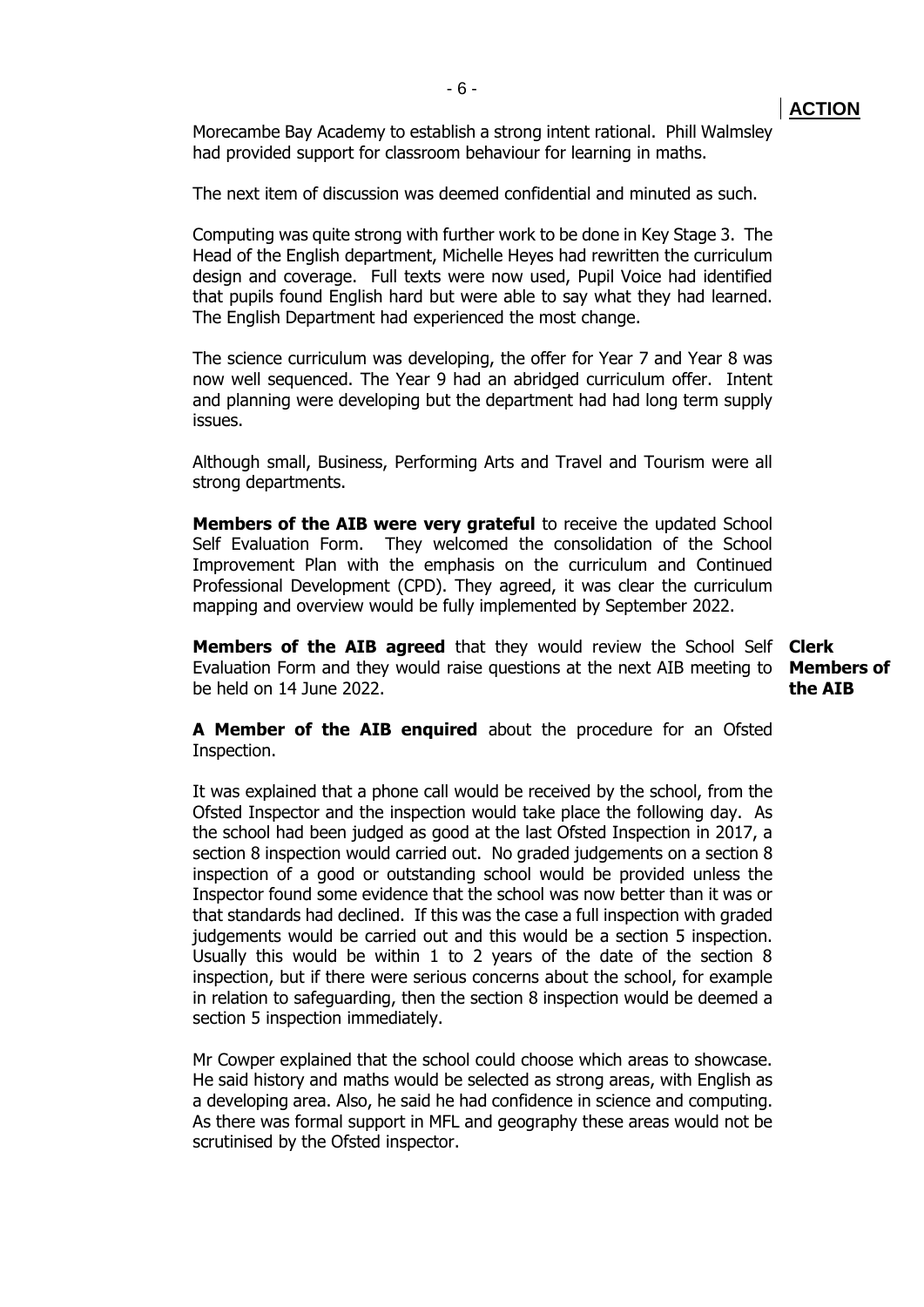In the last inspection attendance figures were noted to be below the national average and so it was likely the inspector would seek assurances that this had been addressed. Generally, the behaviour for learning and engagement in learning in school was good.

**An AIB member asked** about validated data. John Cowper explained that the last validated data was 2019, but the school had become an academy that year. Effectively this made the school a new school and an inspection must take place within three years of the opening of a new school. This meant that an inspection would take place any time before October 2022.

**An AIB member enquired** about the journey in reading. John Cowper replied that he was proud of the strategy that was in place. The Fresh Start Phonics programme had been launched, and assessment would be carried out on the impact. He continued that there was a good school improvement programme in place and a well planned journey to demonstrate everything that was being done to realistically drive the school forward.

## **22.40 Update from Anne Rickards on Virtual Schools enquiry**

This item of discussion was deemed confidential and minuted as such.

## **22.41 Risk Register**

Prior to the meeting the Lockdown Policy and the Snow and Ice Policy had been circulated to the members of the AIB.

Natasha Richardson explained that the Lockdown Policy had had a small amendment. The sound of the alarm would be one long ring rather than five short rings.

#### **Members of the AIB approved** the Lockdown Policy.

**Members of the AIB approved** the Snow and Ice Policy.

Natasha Richardson said that the Business Continuity Plan for Disaster Recovery in the event of a Critical Incident had been updated on pages 57 and 58. She said she would send the plan electronically to all members of the **All AIB**  AIB. Members of the AIB were asked to read the plan in depth and return **members** any comments by Tuesday 3 May 2022.

**Natasha Richardson**

**An AIB member enquired** about the construction of the Business Continuity Plan. Natasha Richardson replied that the company, Health and Safety Compliance drafted a template which was used by the school. Health and Safety Compliance were reputably north west experts. The template was adapted so that it was appropriate to the school building.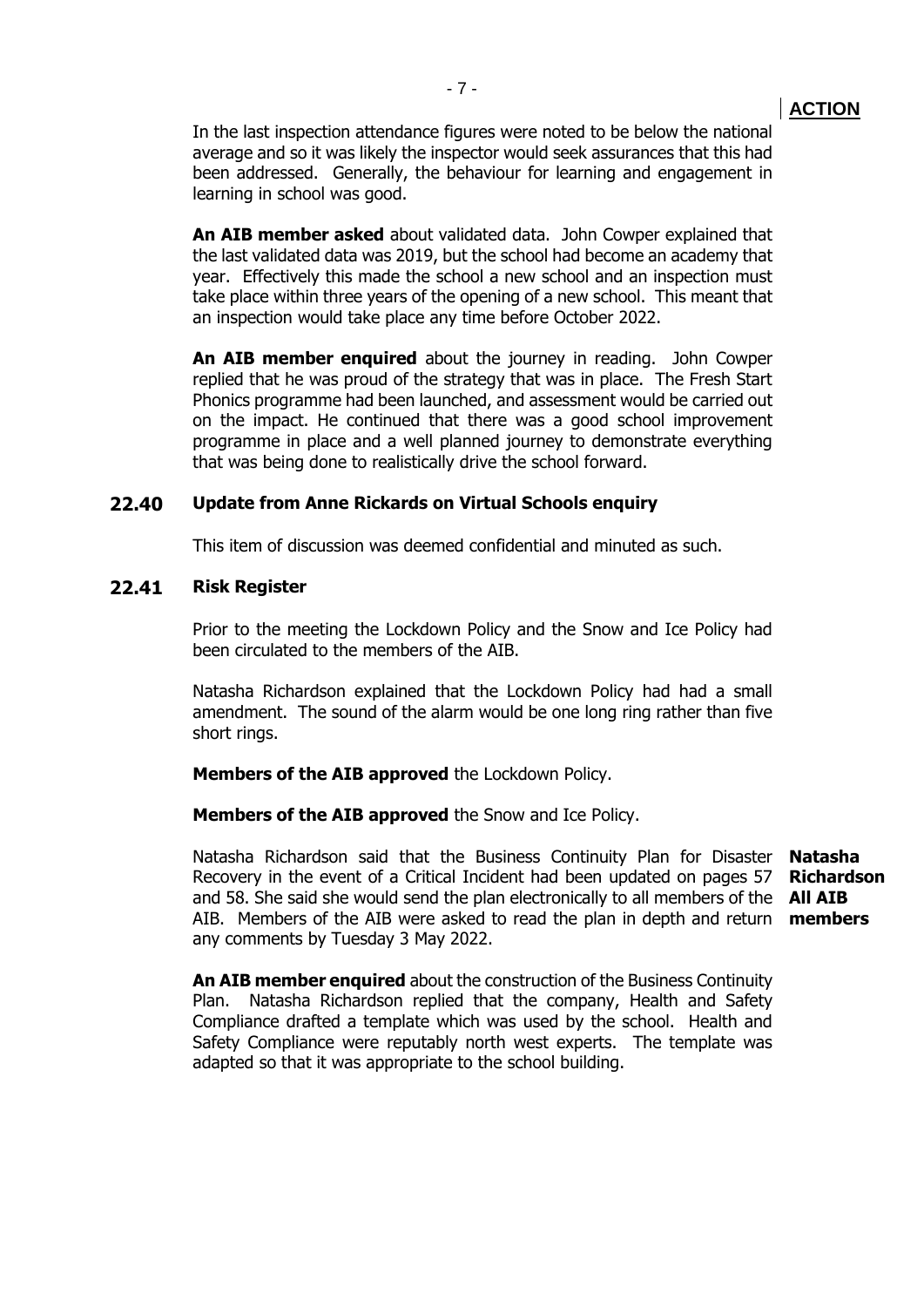# **ACTION**

## **22.42 Finance Compliance**

## **In Year Monthly accounts**

Natasha Richardson referred AIB members to the March 2022 monthly financial reporting template and her financial report for the AIB.

The school was now expected to end the year at £-182,088. The in-year deficit was £-67,543 which was a £25k improvement against the original budgeted deficit of £-98,766.

Income and Expenditure were details in the reports.

The next item of discussion was deemed confidential and minuted as such.

**An AIB member queried** the method used for the supply insurance. Natasha Richardson explained that supply insurance was in place for teachers after they had been absent for 10 days. There was no insurance for Teaching Assistants. **The AIB member suggested** that by closely analysing the supply requirements over the last three to five years it may be found that it would be more cost effective to self-insure. The 10 days absence insurance was only cost effective for long term sickness. Natasha Richardson thanked the AIB member for their suggestion.

#### **Report on outsourcing catering**

Natasha Richardson explained that the Environmental Health Officer had made an unexpected visit and the school had been re-issued with a food hygiene rating of 5.

Out sourcing the catering had been investigated and further information was required before an informed decision could be made.

The recruitment advert for a catering manager closed on 22 April. Kamil Root, an experienced Supply Catering Manager had been appointed for two weeks from 19 April. After that Helen Anderson would be the Supply Catering Manager. She was also experienced in the role.

## **22.43 AIB Training**

The clerk confirmed that virtual Safeguarding Training had been put in place **clerk** across all Local Governing Bodies and Academy Improvement Boards across the Trust. This had been held on 17 March and 28 March. Going forward further Safeguarding Training would be arranged on a bi yearly basis.

## **22.44 Future role of the AIB**

**The chair of the AIB explained** that it would be appropriate to put into place a timeline for the move from an Academy Improvement Board to a Local Governing Body together with relevant sub-committees. Members of the AIB agreed that this would be the correct way forward to support the school.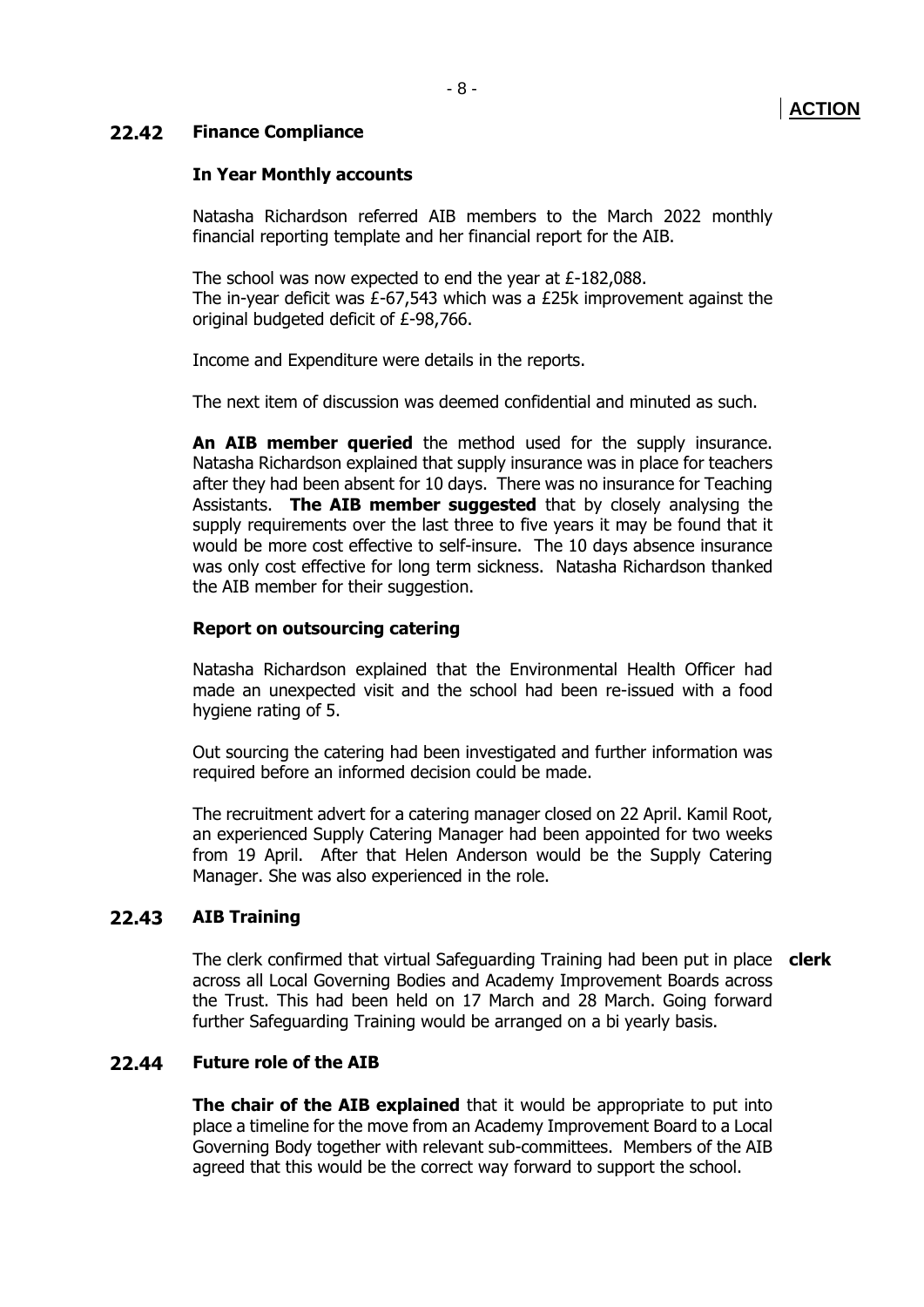The clerk mentioned that a number of Pupil Discipline Committee meetings had been held and it some instances it had not been possible to find members of the AIB to join the committee. It had been necessary to ask members of Local Governing Bodies from other Trust schools, to join the committee. **AIB members approved** that this was the appropriate course of action given the timelines required for Pupil Discipline Committee meetings.

## **22.45 Any Other Business**

There was no further business.

## **22.46 Confidentiality**

The committee confirmed that all matters discussed at the AIB meetings were confidential.

It was agreed that parts of item numbers 22.35, 22.39, 22.40 and 22.42 were deemed to be of a confidential nature and were minuted as such.

## **22.47 Date and Time of Next Meeting**

The date of the next meeting was confirmed as Tuesday 14 June 2022 at 3:45pm.

The chair thanked everyone for their attendance and input and closed the meeting at 6:00pm.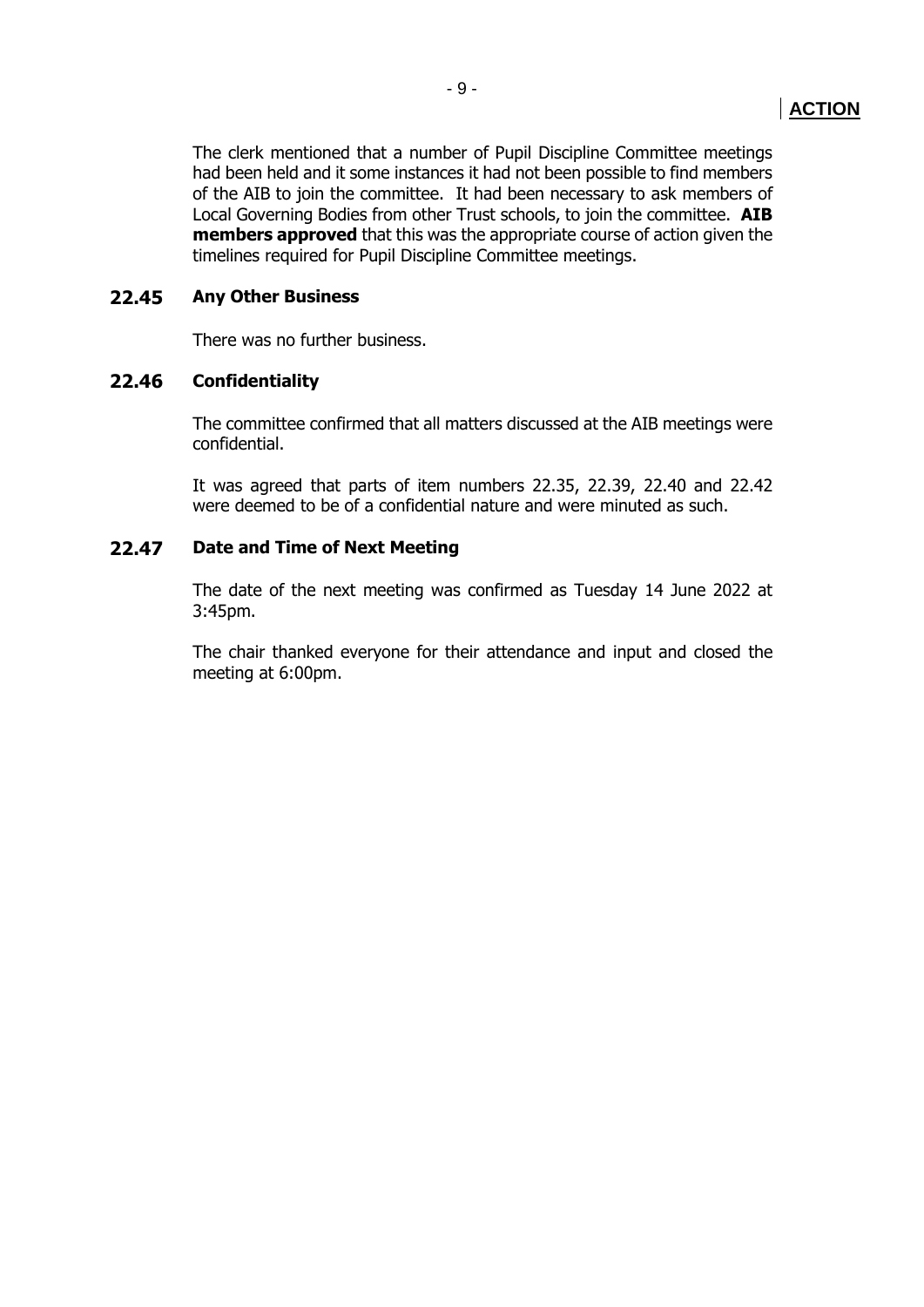

## **CENTRAL LANCASTER HIGH SCHOOL ACADEMY IMPROVEMENT BOARD**

# **CONFIDENTIAL ITEMS**

Minutes of the meeting of the Academy Improvement Board held at the school on Tuesday 26 April 2022 at 3:45pm.

| 22.35 | <b>Curriculum Plan for the Academic Year 2022-2023</b>                                                                                                                                                                                                                                                                                                                                                                                                                                                                                                                                                        |  |
|-------|---------------------------------------------------------------------------------------------------------------------------------------------------------------------------------------------------------------------------------------------------------------------------------------------------------------------------------------------------------------------------------------------------------------------------------------------------------------------------------------------------------------------------------------------------------------------------------------------------------------|--|
|       |                                                                                                                                                                                                                                                                                                                                                                                                                                                                                                                                                                                                               |  |
|       | It was recognised that there was overstaffing in English, maths and<br>performing arts. The option of voluntary redundancy was considered in these<br>target areas. Fortunately, an alternative way in which to reduce the<br>overstaffing was presented. A teacher in the English department came<br>forward to state that they would be leaving the teaching profession to pursue<br>a career in the police force. A dance teacher who had been teaching dance<br>as .5 of their contact and the rest of their contact as a TA2, agreed to move<br>across to work as a TA2 for the whole of their contract. |  |
|       |                                                                                                                                                                                                                                                                                                                                                                                                                                                                                                                                                                                                               |  |
|       | During this academic year the following staff had left the school and not been<br>replaced;                                                                                                                                                                                                                                                                                                                                                                                                                                                                                                                   |  |
|       |                                                                                                                                                                                                                                                                                                                                                                                                                                                                                                                                                                                                               |  |
|       | David Chapman - Assistant Vice Principal<br>$\bullet$<br>Lee Mackie - Behaviour Manager<br>Mark Wiggins - PE and PSHE teacher<br>$\bullet$<br>Tamsin Bale - Head of RE<br>$\bullet$                                                                                                                                                                                                                                                                                                                                                                                                                           |  |
|       |                                                                                                                                                                                                                                                                                                                                                                                                                                                                                                                                                                                                               |  |
|       | The English teacher mentioned earlier would leave at May half term and cover<br>would be required for six weeks.                                                                                                                                                                                                                                                                                                                                                                                                                                                                                              |  |
|       |                                                                                                                                                                                                                                                                                                                                                                                                                                                                                                                                                                                                               |  |
|       | The changes to staffing amounted to £315,000 in savings, although at this<br>stage the supply costs would increase. Also, it was possible that it would be<br>necessary to recruit another science teacher.                                                                                                                                                                                                                                                                                                                                                                                                   |  |
|       |                                                                                                                                                                                                                                                                                                                                                                                                                                                                                                                                                                                                               |  |
|       | Further possible changes included;                                                                                                                                                                                                                                                                                                                                                                                                                                                                                                                                                                            |  |
|       |                                                                                                                                                                                                                                                                                                                                                                                                                                                                                                                                                                                                               |  |
|       | The move towards none teaching Head of Years and consultation on<br>$\bullet$<br>TLRs.<br>Rachel Carr picking up PSHE and being Head of RE.<br>Amy Sharples working as an HLTA, but being a qualified art teacher<br>$\bullet$<br>and expressing an interest to do more teaching.                                                                                                                                                                                                                                                                                                                             |  |
|       |                                                                                                                                                                                                                                                                                                                                                                                                                                                                                                                                                                                                               |  |
|       | Taking into account all the changes and assumptions John Cowper projected<br>that there would be an in year surplus by Year Three of the budget forecast.<br>The increases in the energy costs and supply costs would not impact on the<br>curriculum offer.                                                                                                                                                                                                                                                                                                                                                  |  |